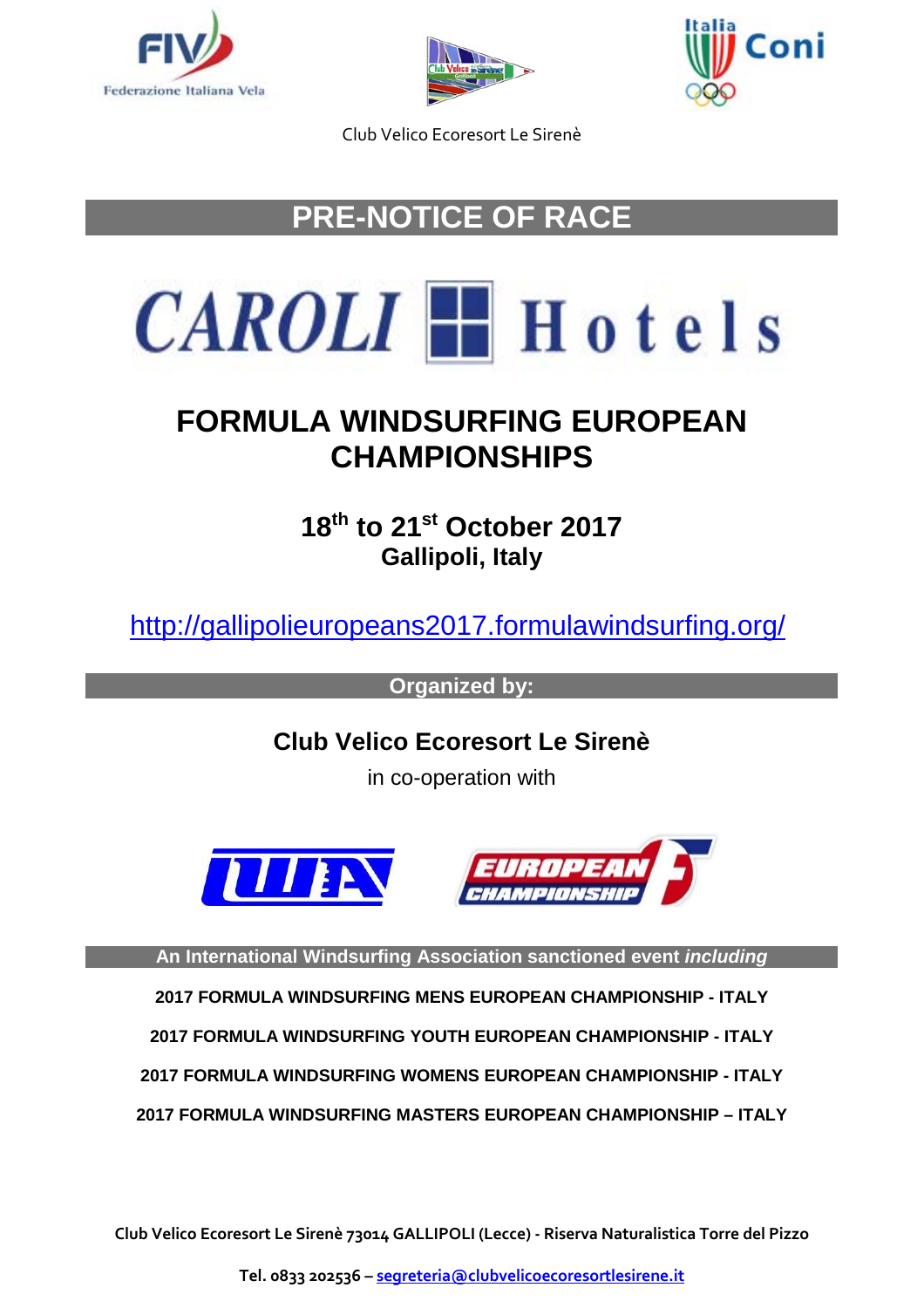





## **1 RULES**

- 1.1 The event will be governed by the rules as defined in the Racing Rules of Sailing -Windsurfing Competition Rules (WCR).
- 1.2 The International Formula Windsurfing Class (IFWC) Championship Rules & **[European](http://internationalwindsurfing.com/userfiles/documents/FWEC_General_Rules.pdf)  [Series General Rules](http://internationalwindsurfing.com/userfiles/documents/FWEC_General_Rules.pdf)** shall apply.
- 1.3 The prescriptions of the Italian Sailing Federation will apply as stated in NoR 4.2.
- 1.4 If there is a conflict between languages the English text will take precedence.

# **2 ADVERTISING**

- 2.1 Sailors may be required to display advertising chosen and supplied by the organising authority. World Sailing Regulation 20 'Advertising Code' shall apply.
- 2.2 Event branding shall be worn at all times when afloat, and as requested by the organisers during media interviews and during the prize giving.

# **3 DIVISIONS**

- 3.1 **Gender Division:** Men and Women.
- 3.2 **Age Divisions for European Championship titles**: Youth (men) and Masters (men):
- 3.2.1 A Youth shall be under the age of 20 (born 1998 or later).
- 3.2.2 A Master shall be a man over the age of 35 (born 1981 or earlier).
- 3.3 **Age sub-divisions,** for prizes not titles:
- 3.3.1 A Junior shall be under the age of 17 (born in or after 2001).
- 3.3.2 A Grand Master shall be a man over the age of 45 (born 1971 or earlier).
- 3.3.3 A Veteran shall be a man over the age of 55 (born 1961 or earlier).
- 3.4 A minimum of 5 competitors is required to constitute a division or sub division.

## **4 ELIGIBILITY AND ENTRY**

- 4.1 Entries shall meet the requirements of World Sailing Regulation 19-Eligibility Code.
- 4.2 FIV Prescriptions 2, 4, 5, 6, 9, 10 and 11 will apply. All the Italian competitors shall be FIV members and have a valid medical certificate. Italian competitors who are under 12 years of age at the start of the Event are not eligible to compete.
- 4.3 Competitors shall be members of a National Class Association which is a paid up member of the relevant international class association, or of the IWA. Membership formalities can be completed on site.
- 4.4 Eligible competitors may **enter [online](https://registration.internationalwindsurfing.com/en/events/register/id/138)** (payment by credit/debit card or bank transfer required). Online entry will close on **13th October 2017**.
- 4.5 An entry is not valid until the entry fee is paid.
- 4.6 The following shall be presented upon registration:
	- Evidence of valid third party insurance
	- Proof of age
	- **[Parental Permission Form](http://internationalwindsurfing.com/userfiles/documents/Parental_Permission_Form_FW_Europeans_2017_Italy.pdf)** *for those under age of 18*

## **5 FEES**

- 5.1 The required entry fee: is 160 euro; except Youth entry fee is 130 euro.
- 5.2 A 30 euro discount will be deducted for entries received by **28th September 2017.**

**Club Velico Ecoresort Le Sirenè 73014 GALLIPOLI (Lecce) - Riserva Naturalistica Torre del Pizzo**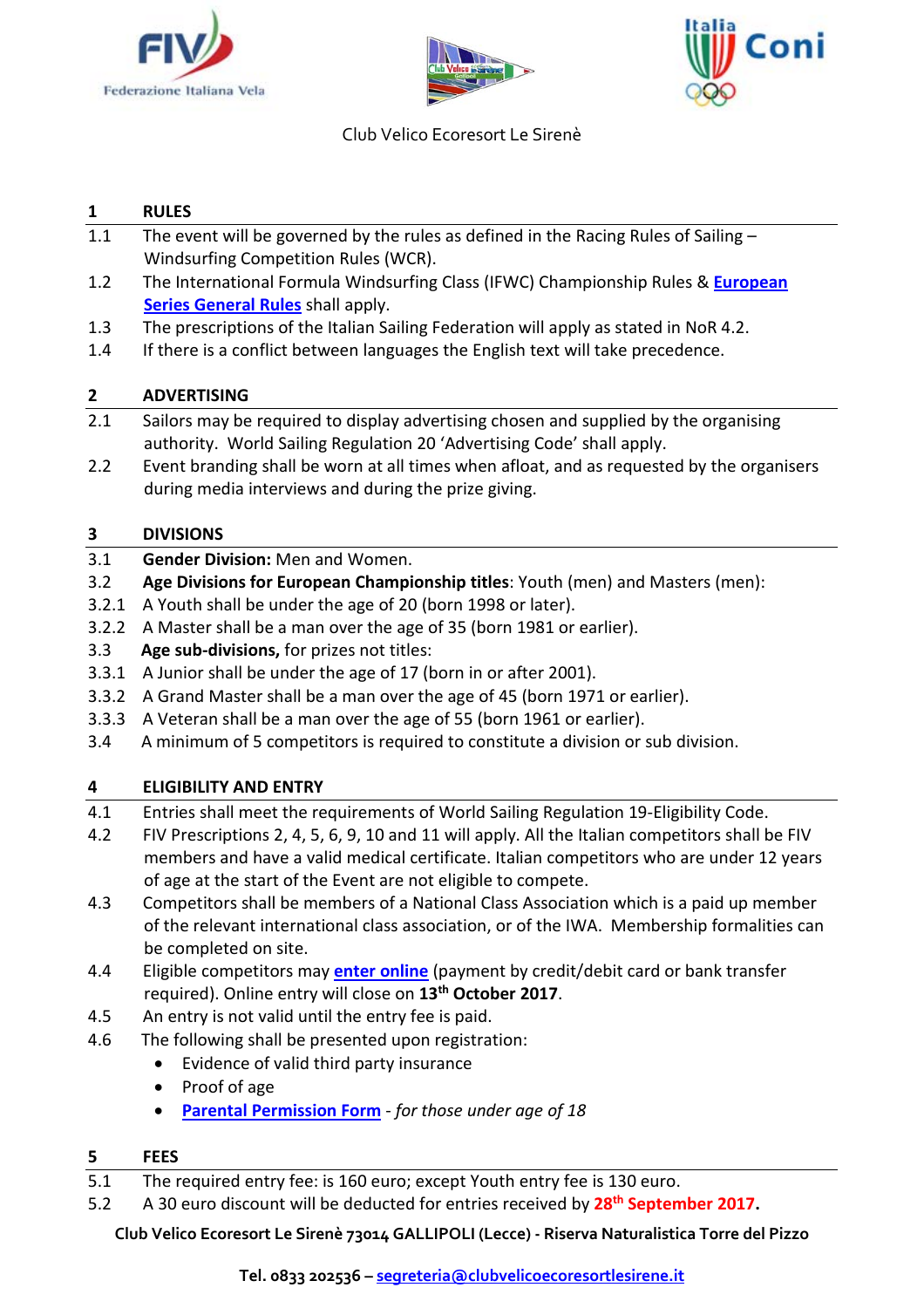





- 5.3 Entry fees paid at registration shall be paid in cash (euro).
- 5.4 Entry fees for the Championship paid by bank transfer to: Account Name: The International Windsurfing Association Bank Details: Barclays Bank Plc, GB IBAN: GB93 BARC 2008 4452 9772 99 SWIFTBIC: BARCGB22 Please include "FWECITA" in your payment advice and e-mail confirmation of payment to: [iwaoffice@internationalwindsurfing.com](mailto:iwaoffice@internationalwindsurfing.com)

# **6 RACE FORMAT**

- 6.1 The Championship shall be a *racing,* "open entry", event.
- 6.2 Men and women may race separately.
- 6.3 Competitors shall race a maximum 5 races per day, in a maximum 15 race series.
- 6.4 Three races are required to validate the event.

## **7 SCHEDULE**

| 7.1 | Tuesday 17 Oct     | 1600-1800 | Registration & Training (all day) |
|-----|--------------------|-----------|-----------------------------------|
|     | Wednesday 18 Oct   | 0900-1100 | Late Registration                 |
|     |                    | 1200      | <b>Skippers Meeting</b>           |
|     |                    | 1300      | Racing                            |
|     | Thursday 19 Oct    | 1000      | <b>Skippers Meeting</b>           |
|     | to Saturday 21 Oct | 1100      | Racing                            |
|     | Saturday 21 Oct    | 1700      | Last possible warning signal      |
|     |                    | 1900      | Prize giving                      |
|     |                    |           |                                   |

7.2 The first possible warning signal will be made each day at 1100hrs, except on  $18<sup>th</sup>$  October when first possible warning signal will be made at 1300hrs.

## **8 EQUIPMENT & EQUIPMENT INSPECTION**

- 8.1 An [Equipment Inspection Form,](https://form.jotform.com/51723077194962) which will also be available at registration, shall be returned to the Event Equipment Inspector by the close of registration.
- 8.2 Equipment inspections may be made at any time during the event.
- 8.3 Unless otherwise directed by the organising authority, boards and equipment shall be launched and retrieved from the designated area at the event site.

#### **9 SAILING INSTRUCTIONS**

The sailing instructions (SI's) will be available upon registration. Any changes to the SI's shall be approved by the Class Representative at the event.

#### **10 COURSES**

Courses will be as described in the sailing instructions.

#### **11 PROTEST COMMITTEE**

A Protest Committee will be appointed.

**Club Velico Ecoresort Le Sirenè 73014 GALLIPOLI (Lecce) - Riserva Naturalistica Torre del Pizzo**

**Tel. 0833 202536 – [segreteria@clubvelicoecoresortlesirene.it](mailto:segreteria@clubvelicoecoresortlesirene.it)**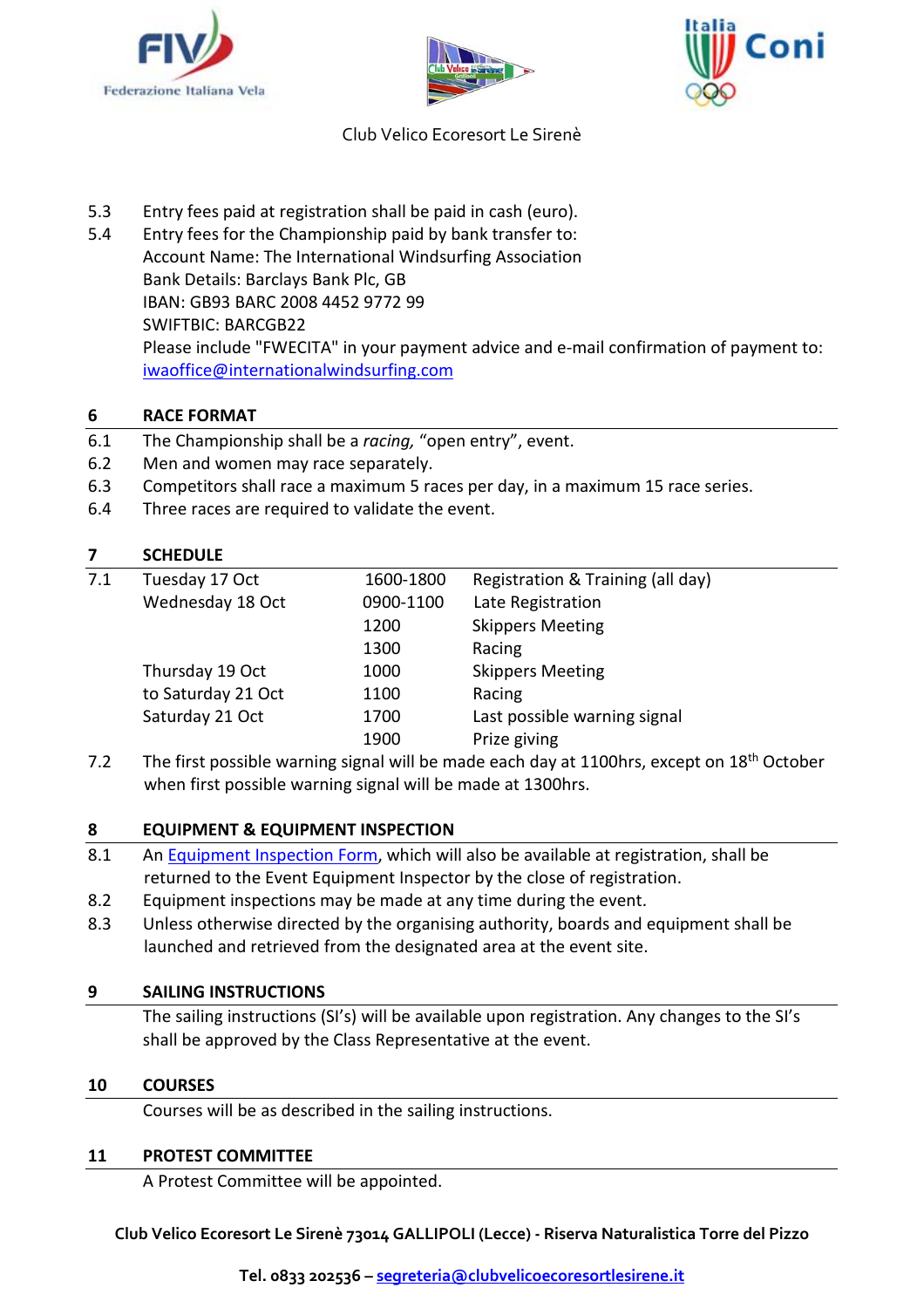





#### **12 SCORING**

Event scoring will be according to the WCR Appendix A, except for discards which shall be according to IFWC Championship Rules. Series scoring – see **General Rules** (NoR #1.2).

## **13 COACHES & SUPPORT BOATS**

Coaches and support boats shall be registered with the organiser. Support boat drivers shall have a valid boat licence and third party liability insurance.

#### **14 SAFETY**

Support boat crew and, if required, competitors shall wear a personal flotation device that shall conform to the minimum standard ISO 12402-5 (level 50).

#### **15 PRIZES**

Prizes may be awarded to the first three competitors of each properly constituted division or sub division.

#### **16 OFFICIAL CEREMONIES**

Competitors are requested to attend the event's social functions; however, the organising authority may refuse entry to those whose standard of attire is not commensurate with the occasion. **Prize winners may forfeit prizes for non attendance at the prize giving ceremony.**

#### **17 DISCLAIMER OF LIABILITY**

Competitors participate in the event entirely at their own risk, see WCR 4 - Decision to Race. The organising authority or any of their officials or representatives or the sponsors or their officials or representatives will not accept any liability for material damage or personal injury or death sustained in conjunction with or prior to, during or after the event.

#### **18 INSURANCE**

Each participating competitor/support boat driver shall be insured with valid third party liability insurance with a minimum cover of 300,000 euro per event or the equivalent.

#### **19 RIGHT TO USE NAME AND LIKENESS**

Competitors automatically grant to the organizing authority without payment the right in perpetuity to make, use and show any motion pictures, still pictures and live, taped or filmed television of or relating to the event.

#### **20 FURTHER INFORMATION**

Registration will be in the race office at the club. For further information contact: **CLUB VELICO ECORESORT LE SIRENE' +39 (0) 833 202536 • [cvlesirene@carolihotels.it](mailto:cvlesirene@carolihotels.it)**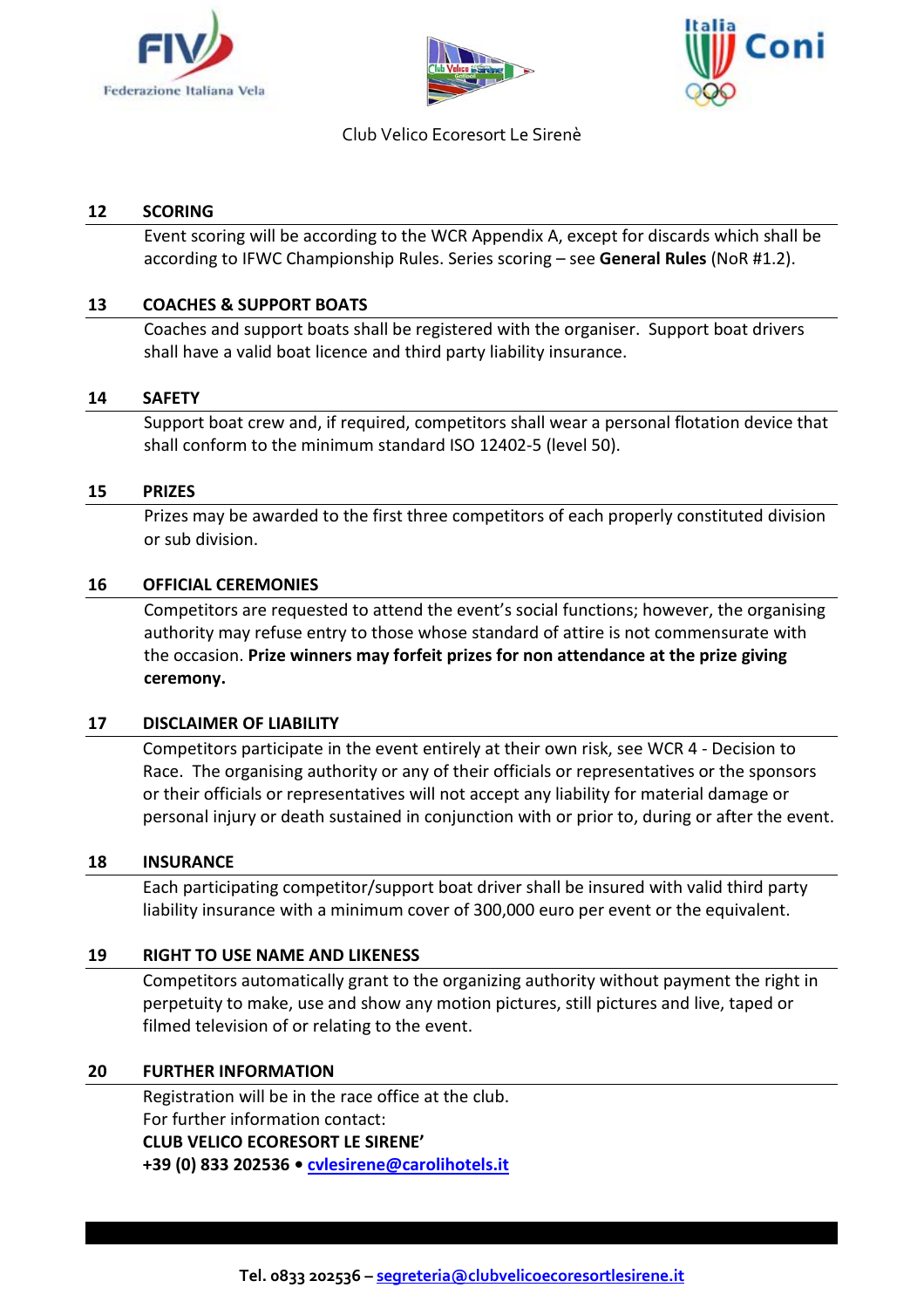





## **ADDITIONAL INFORMATION SHEET**

The following information is not part of the rules for the Event.

#### **A TRAVEL & TRANSFER**

A wide range of scheduled and charter flights are available from all over Europe. The nearest international Airports are:

- Airport of Bari "Karol Wojtyla", about 180 kilometres from Gallipoli
- Airport of Brindisi "Papola Casale", about 70 kilometres from Gallipoli

The Event Organizer can arrange, on request, shuttle service to and from the Airports and the Ecoresort Le Sirenè (Official Event Venue & Race Headquarter) and the other Caroli Hotels for people and race equipment.

For enquiries regarding travel, transportation or accommodation assistance, contact FORMULA WINDSURFING EUROPEAN CHAMPIONSHIPS Booking Centre at:

+39 (0) 833 202536 • [booking@carolihotels.it](mailto:booking@carolihotels.it)

## **B ACCOMMODATION**

Club Velico Ecoresort Le Sirenè proposes to all the competitors and their staff and supporters the following special offer valid in all the Caroli Hotels of Gallipoli: Ecoresort Le Sirenè (EVENT VENUE & RACE HEADQUARTER), and in the other two affiliated facilities as Bellavista Club and Joli Park Hotel in Gallipoli.

Note this is still medium-high tourist season in October, so book your accommodation in advance.

## **FULL BOARD TREATMENT IN \*\*\*S HOTEL • € 45,00 per person per night**

#### *Ecoresort Le Sirenè in Gallipoli will be the Official EVENT VENUE & RACE HEADQUARTER.*

For any of the following hotels, please contact Caroli Hotels Booking Centre at:

+39 (0) 833 202536 • [booking@carolihotels.it](mailto:booking@carolihotels.it)

#### **Caroli Hotels - Ecoresort Le Sirenè \*\*\*S, Gallipoli • EVENT VENUE & RACE HEADQUARTER**

Surrounded by the Natural Park "Isola di Sant'Andrea – Litorale di Punta Pizzo" in Gallipoli, southeast of Italy along the Ionian coast, 4 km from the centre of Gallipoli, Ecoresort Le Sirenè is the perfect place to host the guests of the Formula Windsurfing European Championships. It can accomodate up to about 350 people.

Website, Ecoresort Le Sirenè – Caroli Hotels • [http://www.carolihotels.com/ecoresort-le](http://www.carolihotels.com/ecoresort-le-sirene/en/)[sirene/en/](http://www.carolihotels.com/ecoresort-le-sirene/en/)

**Club Velico Ecoresort Le Sirenè 73014 GALLIPOLI (Lecce) - Riserva Naturalistica Torre del Pizzo**